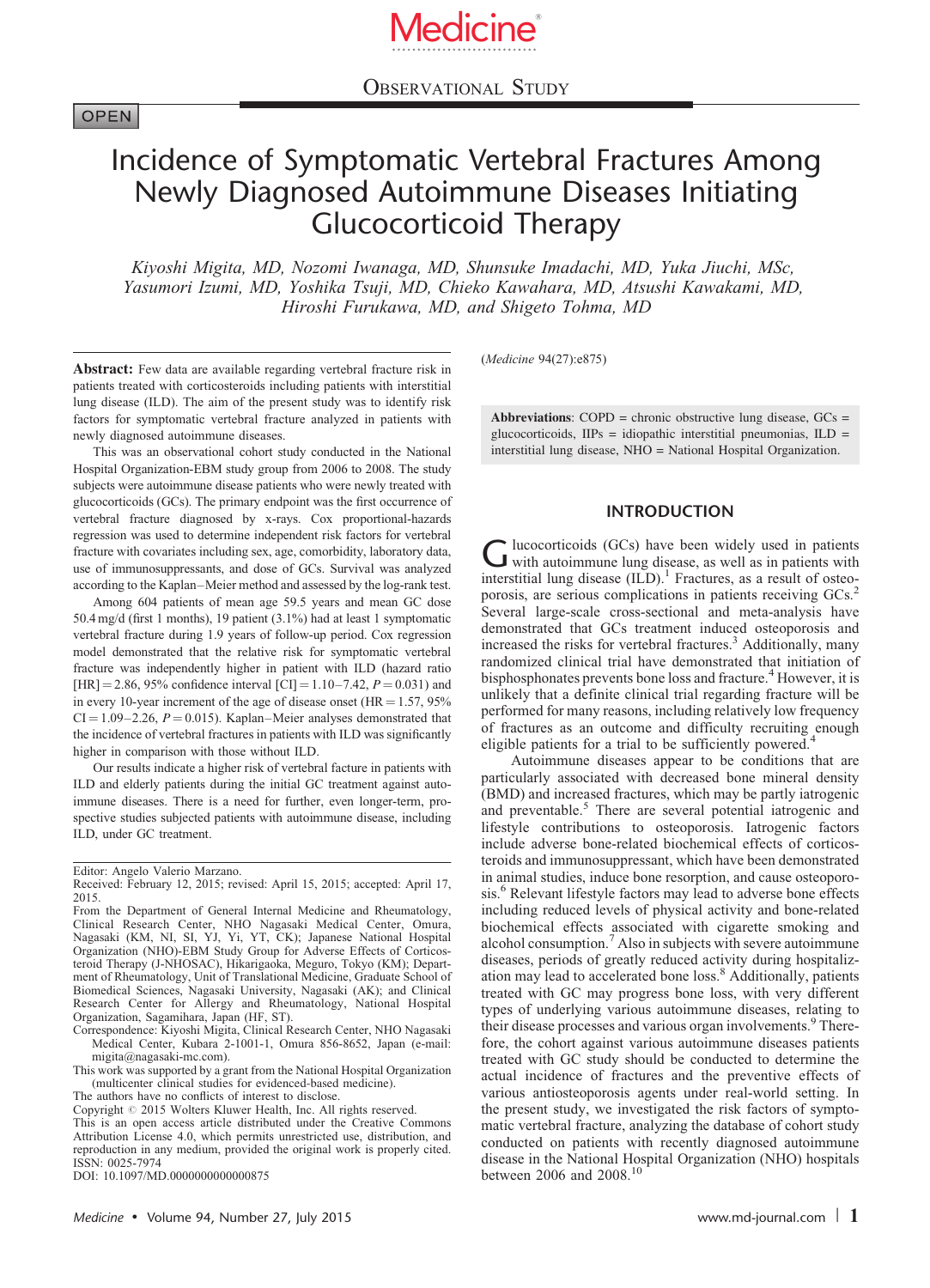## METHODS

### Patients and Study Design

Patients were eligible for the study if they were initially treated with GCs for a recently diagnosed (within 4 weeks prior to study entry) autoimmune disease using established criteria.<sup>[10](#page-7-0)</sup> The cohort start date was defined as the time of initiation of the first GC prescription. The autoimmune diseases registered in this study were as follows: rheumatic diseases—systemic lupus erythematosus, mixed connective-tissue disease, polymyositis, dermatomyositis, vasculitis, Behçet disease, systemic scleroderma, adult-onset Still disease, Sjögren syndrome, rheumatoid arthritis, autoimmune bullous diseases, and anaphylactoid purpura; neurological diseases—multiple sclerosis, myasthenia gravis, and chronic inflammatory demyelinating polyneuropathy; gastrohepatobiliary diseases—ulcerative colitis, autoimmune hepatitis, autoimmune pancreatitis, and primary biliary cirrhosis. A diagnosis of ILD was established according to the criteria of the ATS, including consistent clinical features and pulmonary function tests, radiographic evidence of interstitial disease, and/or lung histopathology consistent with this diagnosis.<sup>[11](#page-7-0)</sup> All patients were evaluated for ILD using highresolution computed tomography (HRCT) scans of their lungs. Diagnosis of ILD was determined by a panel of ILD expert clinicians and chest radiologists based on serology, clinical signs, and HRCT analysis. Connective tissue diseases-ILD was diagnosed if ILD was found in the presence of rheumatic disease.[12](#page-7-0) Primary glomerular diseases include rapidly progressive glomerulonephritis, chronic glomerulonephritis, and nephrotic syndrome.

A total of 604 patients with newly diagnosed autoimmune disease were enrolled between April 1, 2006, and March 31, 2008, and regularly followed concerning the occurrence of GCrelated adverse effects (AEs). The observation period ended on March 31, 2009.

# Ethics Approval

Before implementation of this study, institutional review board and ethics committee approvals of the protocol and the consent to participate and publish the study were obtained from each of the participating patients. The study was approved by the ethical committees of the NHO central internal review board (No. 0512014, 2006). Written informed consent was obtained from each individual.

#### Data Collection

Data from all participating physicians were entered into the Japanese National Hospital Organization, Study for Adverse Effects of Corticosteroid Therapy (J-NHOSAC) database at the data center of the International Medical Center of Japan in Tokyo, Japan, via the HOSPnet Internet system.

# Data on Study Entry

The past comorbid condition of each patient was reviewed by each of the principle physicians. These conditions included renal, neurological, endocrine, cardiovascular, and pulmonary diseases as well as cancer and stroke. In addition, the incidences of specific conditions, including preexisting pulmonary tuberculosis (TB), hepatitis viral infection (hepatitis B virus, hepatitis C virus), diabetes, hyperlipidemia, arrhythmia, and performance status (Karnofsky score), were assessed. The physicians also provided information on smoking or drinking habits and history of TB.

#### Outcome Variables

At the start of the study, standardized lists were used to document AEs, which were classified using the System Organ Class of the Medical Dictionary for Regulatory Activities (MedDRA; version 11.1). Each patient received structured medical interview, including symptoms suggesting vertebral fractures such as back pain, or lumbago and performance status assessed by Karnofsky score. All physicians documented episodes of GC-related AEs requiring medical care and death certificates and the causes of deaths that occurred during the follow-up periods. Patients were followed up every 3 months by the chief physician for each of the NHO hospitals, who collected clinical findings (disease activity, severity, performance status, blood pressure, and body weight) and laboratory data (complete blood cell count, biochemistry, and urinalysis). The telephone interview concerning the health assessment and the presence of GCs-related AEs was conducted against few patients who were moved or transferred to another hospital at the end of the cohort. However, overall outcome was not available from 2 patients (2/ 133, 1.5%) at the end of the study.

# Symptomatic Vertebral Fracture

The primary endpoint was the first occurrence of a diagnosed symptomatic vertebral fracture. When symptoms suggestive of vertebral fracture occurred, patients underwent radiography according to the standardized protocol defined in this study. Symptomatic vertebral fracture was defined as vertebral deformity with a clinical symptom that was confirmed by thoracolumbar x-rays in patients with a backache. Lateral thoracolumbar x-rays of the spine were graded independently by a radiologist. A symptomatic vertebral fracture was defined as vertebral deformity that was confirmed by lateral thoracolumbar radiography in patients with sudden severe backache. Vertebral deformity was assessed semiquantitatively by method similar to that described by Genant et  $al$ ,<sup>[13](#page-7-0)</sup> and deformity was defined to be present if there was >20% reduction in anterior, middle, or posterior vertebral height.

# Follow-Up Data

Patients were followed up every 3 months by the chief physician for each of the NHO hospitals, who collected clinical findings (disease activity, severity, performance status, blood pressure, and body weight) and laboratory data (complete blood cell count, biochemistry, and urinalysis). The telephone interview concerning the health assessment and the presence of GCsrelated AEs was conducted against few patients who were moved or transferred to another hospital at the end of the cohort. However, overall outcome was not available from 14 patients (2.3%) at the end of the study. In statistical analysis, we excluded these participants without final outcome data.

#### Medications

Details of GCs, immunosuppressants, and biologics were recorded at each visit, including the route of administration and dose. We categorized GC exposure according to the mean daily dose throughout the follow-up period for each patient. We calculated ''dose equivalents'' of prednisolone as follows: 1 mg of prednisolone  $=$  5 mg of cortisone  $=$  4 mg of hydrocortisone  $= 1$  mg of prednisone  $= 0.8$  mg of triamcinolone  $=$ 0.8 mg of methylprednisolone  $= 0.15$  mg of dexamethasone  $=$ 0.15 mg of betamethasone.<sup>[14](#page-7-0)</sup>

2 | www.md-journal.com  $\text{Copyright\textdegreeled{}}2015 \text{ Wolters Kluwer Health, Inc. All rights reserved.}$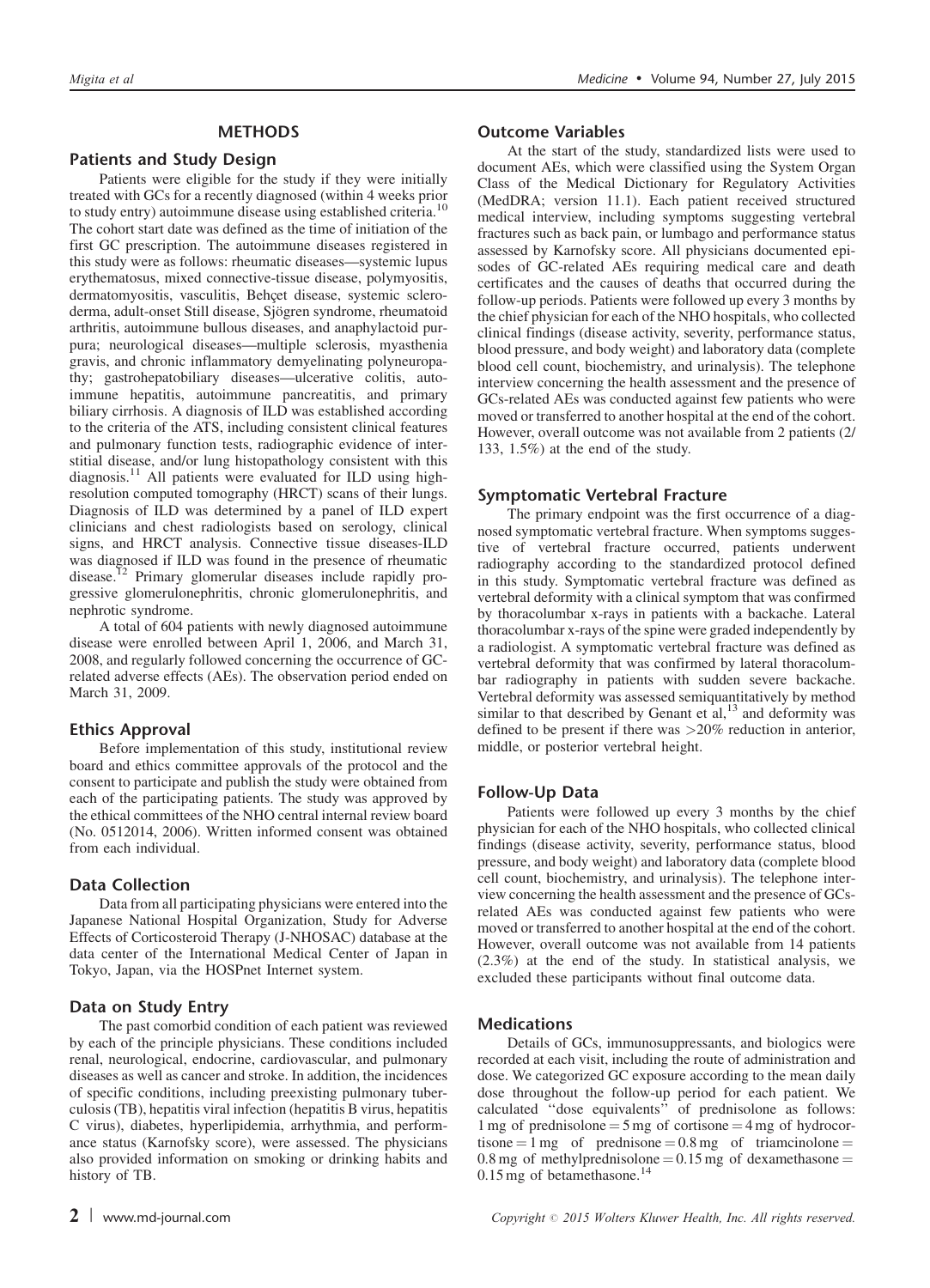# <span id="page-2-0"></span>Statistical Analysis

Qualitative variables were compared using the  $\chi^2$  test (or Fisher exact test when appropriate), and quantitative variables were compared using the Mann–Whitney  $\hat{U}$  test. The incidence rate of fracture was calculated as the number of fractures per 1000 patient-years (PY). We identified the risk factors of vertebral fracture by univariate and multivariate Cox-proportional hazard models analysis. The variables included in the analysis were age, sex, types of primary autoimmune diseases, comorbidities (diabetes, renal diseases, cardiovascular

| <b>TABLE 1.</b> Baseline Characteristics of the 604 Patients With Autoimmune Diseases Treated With Glucocorticoid |  |
|-------------------------------------------------------------------------------------------------------------------|--|
|-------------------------------------------------------------------------------------------------------------------|--|

|                                        | $n = 604$                |
|----------------------------------------|--------------------------|
| Females                                | 358 (59.3%)              |
| Mean age (years)                       | $59.5 \pm 16.8$          |
| BW (kg)                                | $55.9 \pm 10.9$          |
| Karnofsky score                        | $79.4 \pm 18.3$          |
|                                        |                          |
| Primary disease                        |                          |
| Rheumatic disease                      | 313 (51.8%)              |
| SLE                                    | $38(6.3\%)$              |
| <b>MCTD</b>                            | 10(1.7%)                 |
| Polymyositis                           | $18(3.0\%)$              |
| Drmatomyositis                         | 16(2.6%)                 |
| <b>Vasculitis</b>                      | 46(7.6%)                 |
| Behcet's disease                       | 5(0.8%)                  |
| Systemic sclerisis                     | 12(2.0%)                 |
| AOSD                                   | 13(2.2%)                 |
| Sjögren's syndrome                     | $6(1.0\%)$               |
| Rheumatoid arthritis                   | 136 (22.5%)              |
| Autoimmune bullous diseases            | 7(1.2%)                  |
| Anaphylactoid purpura                  | $6(1.0\%)$               |
|                                        |                          |
| Neurological disease                   | 25(4.1%)                 |
| Multiple sclerosis                     | 4(0.7%)                  |
| Myasthenia gravis                      | 20(3.3%)                 |
| CIDP                                   | 1(0.2%)                  |
|                                        |                          |
| Gastro-Hepatobiliary disease           | 79 (13.1%)               |
| Ulcerative colitis                     | 20(3.3%)                 |
| Autommune hepatitis                    | 51 $(8.4%)$              |
| Autommune pancreatitis                 | 4(0.7%)                  |
| PBC                                    | 4(0.7%)                  |
| Idiopathic interstitial pneumonia      | 133 (22.0%)              |
| Primary Glomerular disease             | 54 (8.9%)                |
|                                        | 7(1.2%)                  |
| Rapidly progressive glomerulonephritis |                          |
| Chronic glomerulonephritis             | 18 (3.0%)                |
| Nephrotic syndrome                     | 29 (4.8%)                |
| Comorbidity                            |                          |
| Cardiovascular disease                 |                          |
| CVA.                                   | 20(3.3%)                 |
| Ischemic heart disease                 | 25 (4.1%)                |
| Hypertension                           | 128 (21.2%)              |
| Arrythmia                              | 19(3.1%)                 |
| <b>Others</b>                          | 12(2.0%)                 |
|                                        |                          |
| Metabolic disease                      |                          |
| Hyperlipidemia                         | 149 (24.7%)              |
| Hyperuncemia                           | 44 (7.3%)                |
| <b>Diabetes</b>                        | $65(10.8\%)$             |
| <b>CKD</b>                             | 32(5.3%)                 |
|                                        |                          |
| Prophylaxis for osteoporosis           |                          |
| Bisphosphonate<br>Vitamin <sub>D</sub> | 149 (24.7%)<br>59 (9.8%) |
| Selective Estrogen Receptor Modulator  | 2(0.3%)                  |

AOSD = adult-onset Still disease, CIDP = chronic inflammatory demyelinating polyneuropathy, CKD = chronic kidney disease, CVA = cerebrovascerebrovascular accident, MCTD = mixed connective-tissue disease, PBC = primary biliary cirrhosis, SLE = systemic lupus erythematosus. Data are expressed as mean  $\pm$  standard deviation or number (percentage).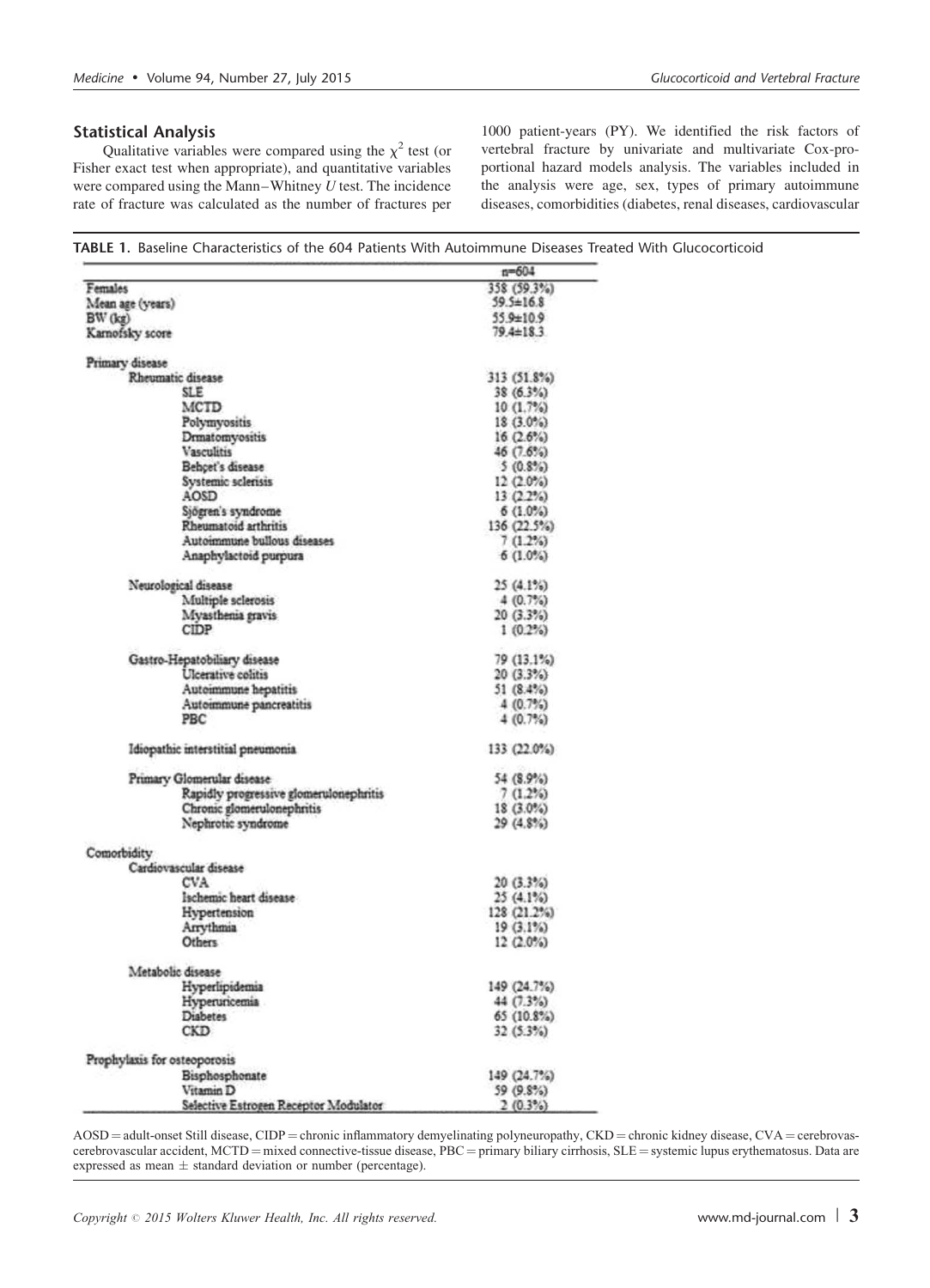|                                                     | Rheumatic disease     | Idiopathic interstitial<br>pneumonia | Gastro-Hepatobiliary<br>disease | Primary Glomerular<br>disease | Neurological disease |
|-----------------------------------------------------|-----------------------|--------------------------------------|---------------------------------|-------------------------------|----------------------|
|                                                     | $n = 313$             | $n = 133$                            | $n = 79$                        | $n = 54$                      | $n = 25$             |
| Age                                                 | $57.6 \pm 16.9$       | $68.6 \pm 11.4$                      | $57.7 \pm 17.8$                 | 54.9±18.0                     | $50.0 \pm 18.6$      |
| Gender, male female                                 | 109(34.8%)/204(65.2%) | 73(54.9%)/60(45.1%)                  | 27(34.2%)/52(65.8%)             | 27(50.0%)/27(50.0%)           | 10(40.0%)/15(60.0%)  |
| Smoking history                                     | 75(24.0%)             | 60(45.1%)                            | $19(24.1\%)$                    | $15(27.8\%)$                  | $12(48.0\%)$         |
| BMI (Kg/m <sup>2</sup> )                            | $22.0 \pm 3.4$        | $23.0 \pm 3.9$                       | $22.5 \pm 3.0$                  | $23.2 \pm 3.7$                | $22.7 \pm 3.0$       |
| Karnofsky score                                     | $78.8 \pm 16.0$       | $71.4 \pm 22.7$                      | $88.0 \pm 16.6$                 | 88.7±13.9                     | $82.4 \pm 9.7$       |
| Dose of prednisolone (First 1 month)                | $39.2 \pm 57.8$       | $71.1 \pm 65.1$                      | $33.8 \pm 25.8$                 | $78.0 \pm 86.4$               | 72.0±86.3            |
| Pulse therapy ( $\geq$ 500mg of methylprednisolone) | 47(15.0%)             | $61(45.9\%)$                         | $5(6.3\%)$                      | $25(46.3\%)$                  | $11(44.0\%)$         |
| Immunosuppressive treatments                        | 144(46.0%)            | $56(42.1\%)$                         | 9(11.4%)                        | $13(24.1\%)$                  | $6(24.0\%)$          |
| Follow up periods (mean year)                       | 1.9                   | 1.6                                  | 1.8                             | 1.9                           | 1.9                  |
| Vertebral fracture                                  | 10                    |                                      |                                 |                               |                      |
| Incidence of vertebral fracture (/1,000PY)          | 16.74                 | 38.93                                | 7.08                            |                               |                      |

<span id="page-3-0"></span>

| <b>TABLE 2.</b> Baseline Clinical and Demographic of Primary Disease Group |
|----------------------------------------------------------------------------|
|----------------------------------------------------------------------------|

diseases, and ILDs), medications (average dose of GC, the use of immunosuppressive agents), and performance status (Karnofsky score). Factors included in the Cox-proportional multivariate hazard model were those associated with the status (case or control) of univariate analysis with a significance level of  $P < 0.20$ . Both univariate and multivariate analyses were performed, using the occurrence of at least 1 vertebral fractures during the follow-up period as the outcome. Results are expressed as odds ratios with 95% confidence intervals (95% CIs). Survival, related to follow-up time, was analyzed using the Kaplan–Meier method and compared using the log-rank test. Two-sided  $P$  values  $< 0.05$  were considered statistically significant. The analysis was conducted using SAS (version 9.1; SAS Institute, Cary, NC).

## RESULTS

#### Clinical Characteristics of the Study Population

The baseline characteristics are shown in [Table 1](#page-2-0). A total of 604 patients with newly diagnosed autoimmune diseases initially treated with GCs from 51 hospitals were enrolled in the J-NHOSAC registry between April 2006 and March 2008. The analysis was performed on all patients with a mean follow-up

period of  $1.9 \pm 0.64$  years, for a total of 1105.8 PY. There were 358 (59.3%) females and 246 (40.7%) males, with a mean age of  $59.5 \pm 16.8$  (range 17–94) years. All patients received GCs at entry and the mean GCs dose for the first month was  $50.4 \pm 63.1$  mg/d. Concomitant immunosuppressive therapies are summarized in [Table 1.](#page-2-0) Enrolled patients were categorized into the 5 groups according to the primary autoimmune diseases (Table 2). There were some variations in the age of the onset of primary diseases, sex, initial mean dose of GC, performance status evaluated by Karnofsky score, and the presence of comorbidity. In patients with idiopathic interstitial pneumonias (IIPs), the elderly onset of primary disease, higher mean initial dose of GC, higher comorbidities, and lower performance status were observed compared to other groups of patients.

#### Incidence of Vertebral Fracture

Despite a shorter follow-up period, these were newly observed 19 vertebral fractures. Table 2 shows a comparison of the incidence of vertebral fracture among patients' groups. Among 604 patients, 19 patients (3.1%) had symptomatic vertebral fractures during the follow-up periods  $(1.8 \pm 0.7)$ years) indicating that the overall incidences of vertebral fractures are 17.3/1000 PY. There were some variations in the



FIGURE 1. Incidences of symptomatic vertebral fractures according to the performance status. Incidences of symptomatic vertebral fractures in each groups of patients stratified according to the performance status assessed by Karnofsky score.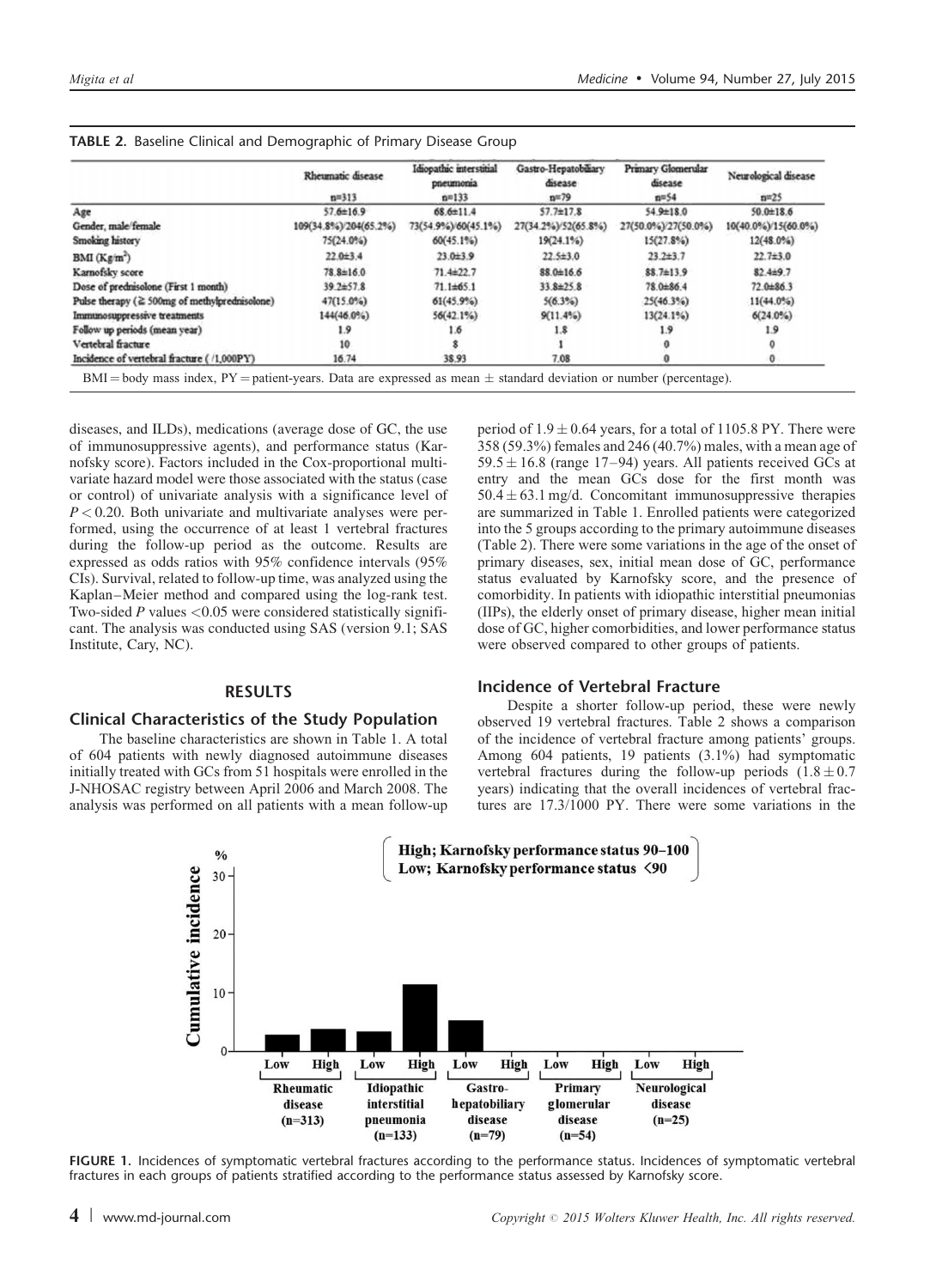frequencies of vertebral fractures in each hospital  $(3.1 \pm 7.3\%)$ . Although there was heterogeneity in patient's background data among each group, there were more vertebral fractures in patients with IIPs. To determine whether vertebral fracture could be associated with the disability due to the severity of autoimmune diseases, we evaluated the frequencies of vertebral fracture according to the performance status in each group of primary autoimmune diseases. As shown in [Figure 1](#page-3-0), vertebral fractures were not exclusively observed in patients with lower performance status in each group of primary diseases.

### Risk Factors for Vertebral Fractures

To identify differences in risk factors that contribute to the development of vertebral fracture, we compared baseline data between patients with vertebral fracture and those without vertebral fracture (Table 3). Risk factors for vertebral fracture identified in univariate analysis were shown in [Table 4](#page-5-0). In addition to the significant variables identified by univariate analysis, we also tentatively forced the dose of corticosteroid into the Cox-proportional hazard model. In multivariate Cox regression analysis [\(Table 5](#page-5-0)), independent predictors of vertebral fracture were elderly age (hazard ratio  $[HR] = 1.57$ , 10-years age increment,  $95\%$  CI = 1.09–2.26) and the presence of ILD (HR = 2.86, 95% CI = 1.10–7.42). Of note, neither mean doses of initial GCs (first 1 month) nor the use of bisphosphonates were identified as independent predictors for vertebral fracture. All patients were stratified according to the use of bisphosphonates and analyzed by multivariate analysis. Similarly, elderly age and the presence of ILD were isolated as

|  |  | TABLE 3. Baseline Clinical and Demographic Vertebral Features of All Patients |
|--|--|-------------------------------------------------------------------------------|
|--|--|-------------------------------------------------------------------------------|

|                                               | Vertebral fracture(+)<br>$n = 19$ | Vertebral fracture(-)<br>$n = 585$ | $p$ value |
|-----------------------------------------------|-----------------------------------|------------------------------------|-----------|
|                                               | 69.3±13.7                         | $59.1 \pm 16.9$                    | 0.004     |
| Age<br>Female                                 |                                   |                                    |           |
|                                               | 10(52.6%)                         | 348(59.5%)                         | 0.549     |
| Height (cm)                                   | $156.3\pm 6.8$                    | $157.9 \pm 8.8$                    | 0.423     |
| BMI (Kg/m <sup>2</sup> )                      | $21.7+2.7$                        | $22.4 \pm 3.5$                     | 0.414     |
| Smoking history                               | $6(31.6\%)$                       | 175(29.9%)                         | 0.876     |
| Karnofsky score                               | 76.8±23.1                         | $79.5 \pm 18.1$                    | 0.964     |
| Laboratory data                               |                                   |                                    |           |
| WBC (/µl)                                     | 7821.6±2982.3                     | 7763.0±3899.7                      | 0.617     |
| Lymphocyte count (/µI)                        | 1548 1±636.8                      | 1530.3±717.1                       | 0.878     |
| Serum albumin (mg/dl)                         | $3.3{\pm}0.4$                     | $3.4 \pm 0.8$                      | 0.163     |
| Serum IgG (mg/dl)                             | 1964.4±692.1                      | 1847.9±860.8                       | 0.455     |
| Serum creatinine (mg/dl)                      | 0.660.2                           | $0.8 \pm 0.7$                      | 0.247     |
| Cardiovascular disease                        |                                   |                                    |           |
| <b>CVA</b>                                    | o                                 | $20(3.4\%)$                        | 0.522     |
| Ischemic heart diseas                         | $2(10.5\%)$                       | 23(3.9%)                           | 0.183     |
| Hypertension                                  | $2(10.5\%)$                       | 126(21.5%)                         | 0.196     |
| Arrythmia                                     | o                                 | $19(3.2\%)$                        | 0.540     |
| Metabolic disease                             |                                   |                                    |           |
| Hyperlipidemia                                | 5(26.3%)                          | 144(24.6%)                         | 0.523     |
| Hyperuricemia                                 | Ð                                 | 44(7.5%)                           | 0.232     |
| <b>Diabetes</b>                               | 1(5.3%)                           | 64(10.9%)                          | 0.374     |
| Treatment                                     |                                   |                                    |           |
| Dose of prednisolone (First 1 month)          | 49.8±48.3                         | $50.4\pm 63.5$                     | 0.499     |
| Pulse therapy (2 500mg of methylprednisolone) | 4(21.1%)                          | 145(24.8%)                         | 0.477     |
| Immunosuppressive treatments                  | 10(52.6%)                         | 218(37.3%)                         | 0.174     |
| Prophylaxis for osteoporosis                  |                                   |                                    |           |
| Bisphosphonate                                | $3(15.8\%)$                       | 146(25.0%)                         | 0.270     |
| Vitamin D                                     | $1(5.3\%)$                        | 58(9.9%)                           | 0.430     |
| Selective Estrogen Receptor Modulator         | 0                                 | $2(0.3\%)$                         | 0.938     |

 $BMI = body$  mass index,  $CVA = cerebrovascular accident$ ,  $ex = ex-smoker$ ,  $IgG = immunoglobulin G$ ,  $WBC = white blood cell$ . Data are expressed as mean  $\pm$  standard deviation or number (percentage). P values were calculated with  $\chi^2$  test for qualitative data and Mann–Whitney test for quantitative data.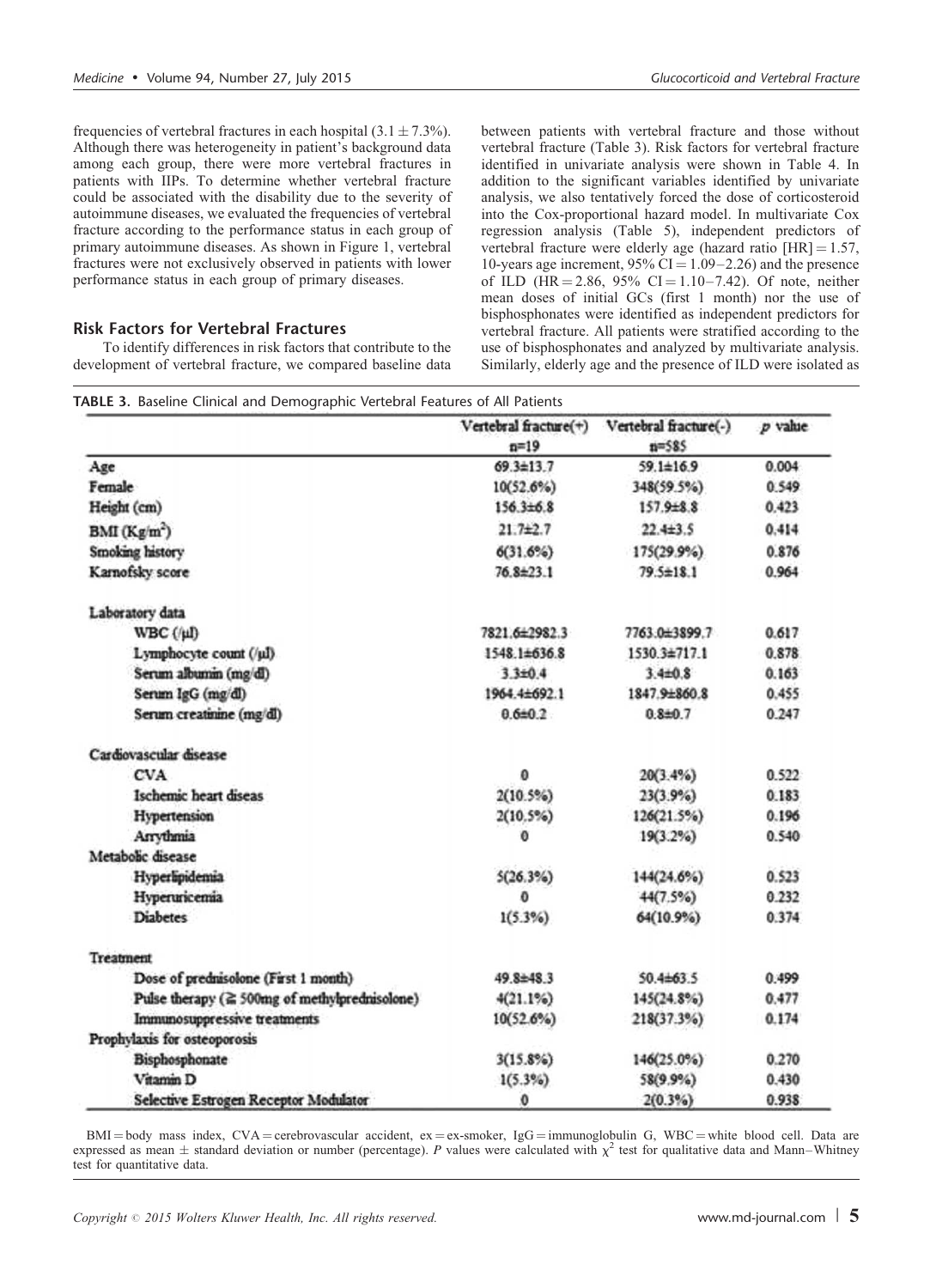|                                                     | Vertebral fracture(+) | Vertebral fracture(-) | Univariate analysis    |           |
|-----------------------------------------------------|-----------------------|-----------------------|------------------------|-----------|
|                                                     | $n=19$                | $n = 585$             | HR (95%CD)             | $p$ value |
| Age                                                 | $69.3 \pm 13.7$       | $59.1 \pm 16.9$       | 1.622(1.145-2.298)     | 0.003     |
|                                                     |                       |                       | [10-year increment]    |           |
| Female<br>Gender                                    | $10(52.6\%)$          | 348(59.5%)            | 0.684(0.277-1.689)     | 0.410     |
| Male                                                | 9(47.4%)              | 237(40.5%)            |                        |           |
| Presence of ILD                                     | 10(52.6%)             | 156(26.7%)            | 3.747(1.505-9.329)     | 0.005     |
| Comorbidity                                         |                       |                       |                        |           |
| Metabolic disease                                   | 6(31.6%)              | 215(36.8%)            | 0.806(0.306-2.120)     | 0.661     |
| Smoking history                                     | $6(31.6\%)$           | 175(29.9%)            | 1.189(0.450-3.140)     | 0.727     |
| Treatment                                           |                       |                       |                        |           |
| Dose of prednisolone (First 1 month)                | $49.8 \pm 48.3$       | $50.4 \pm 63.5$       | 1.008(0.935-1.087)     | 0.830     |
|                                                     |                       |                       | [10mg/day increment]   |           |
| Pulse therapy ( $\geq$ 500mg of methylprednisolone) | 4(21.1%)              | $145(24.8\%)$         | $0.966(0.321 - 2.912)$ | 0.951     |
| Immunosuppressive treatments                        | $10(52.6\%)$          | $218(37.3\%)$         | 1.926(0.782-4.743)     | 0.154     |
| Bisphosphonate                                      | 3(15.896)             | 146(25.0%)            | $0.545(0.159 - 1.872)$ | 0.335     |
| Karnofsky score                                     | $76.8 \pm 23.1$       | $79.5 \pm 18.1$       | $0.901(0.719 - 1.128)$ | 0.362     |
|                                                     |                       |                       | [10 score increment]   |           |

<span id="page-5-0"></span>

|--|

 $CI =$  confidence interval,  $ILD =$  interstitial lung disease,  $OR =$  odds ratio.

independent predictors for vertebral fracture in patients without the use of bisphosphonates [\(Table 6](#page-6-0)).

Patients with vertebral fracture were found to be significantly associated with elderly age and the presence of ILD. Therefore, Kaplan–Meier survival curves were plotted for the occurrence of the first vertebral fracture stratified by the presence of ILD and aging. Kaplan–Meier curves for vertebral fracture-free survival in patients with ILD versus patients without ILD are shown in [Figure 2](#page-6-0)A. Compared to patients without ILD, the incidence of vertebral fractures was significantly higher in patients with ILD  $(P = 0.002, \text{log-rank test},$ [Figure 2A](#page-6-0)). Similarly, elderly age (>70 years) significantly affected the vertebral-free survival of the enrolled patients  $(P = 0.003, \text{log-rank test}, \text{Figure 2B}).$ 

# **DISCUSSION**

Osteoporosis is a well-known, dose-dependent adverse effect of GC therapy.[15](#page-7-0) Patients with autoimmune diseases treated with GCs are at risk for osteoporosis or bone fracture,  $16$ but the relative contribution of their primary disease, decreased exercise, and other factors toward vertebral fractures has not been established. Understanding the relative contribution of demographic and clinical variables to vertebral fractures in patients with autoimmune diseases may augment the prediction of fracture risk in these patients. This multicenter cohort study looked at the relationship between primary autoimmune diseases and vertebral fracture risk during initial GC treatments. We evaluated the contribution of clinical and demographic variables to vertebral fracture in patients with autoimmune diseases by using NHO cohort database.<sup>[10](#page-7-0)</sup> These subjects have received initial GC treatment against newly diagnosed autoimmune diseases. Our results revealed that elderly age and ILD itself are major risk factors for vertebral fracture after GC treatment. We found a clear relation between ILD and GCinduced vertebral fractures, which has not been previously demonstrated.

Autoimmune and inflammatory disorders can cause detrimental changes in bone metabolism that lead to osteoporosis dependent or independent to GC treatments.<sup>[17](#page-7-0)</sup> However, the studies investigating influences of underlying autoimmune disease on GC-induced vertebral fractures were limited. Although GCs are useful in the treatment of these conditions, they may cause a serious AE, bone fracture.<sup>[18](#page-7-0)</sup> Previous studies

|                                      | Multivariate Analysis  |           |
|--------------------------------------|------------------------|-----------|
|                                      | OR (95%CI)             | $p$ value |
| Age                                  | 1.573(1.094-2.263)     | 0.015     |
|                                      | [10-year increment]    |           |
| Presence of ILD                      | 2.856(1.099-7.420)     | 0.031     |
| Treatment                            |                        |           |
| Dose of prednisolone (First 1 month) | $0.987(0.905 - 1.078)$ | 0.776     |
|                                      | [10mg/day increment]   |           |
| Immunosuppressive treatments         | 1.997(0.803-4.963)     | 0.137     |

 $ILD =$  interstitial lung disease.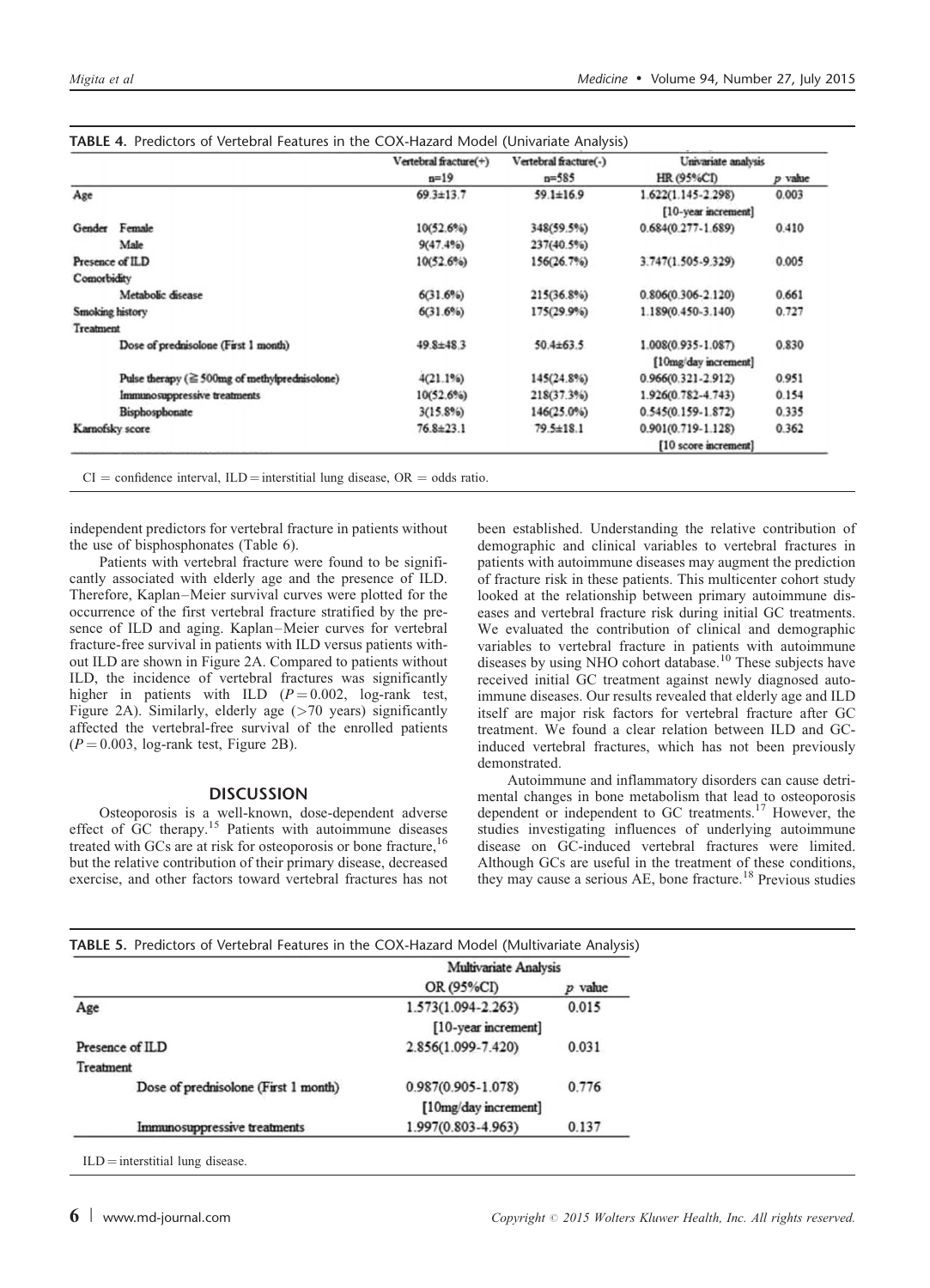|                 |                                      | Multivariate Analysis  |       |  |  |  |
|-----------------|--------------------------------------|------------------------|-------|--|--|--|
|                 | OR (95%CI)<br>$p$ value              |                        |       |  |  |  |
| Age             |                                      | $1.627(1.103 - 2.401)$ | 0.014 |  |  |  |
|                 |                                      | [10-year increment]    |       |  |  |  |
| Presence of ILD |                                      | 3.113(1.056-9.180)     | 0.040 |  |  |  |
| Treatment       |                                      |                        |       |  |  |  |
|                 | Dose of prednisolone (First 1 month) | $0.991(0.903 - 1.087)$ | 0.850 |  |  |  |
|                 |                                      | [10mg/day increment]   |       |  |  |  |
|                 | Immunosuppressive treatments         | 2.710(0.992-7.401)     | 0.052 |  |  |  |

<span id="page-6-0"></span>

| <b>TABLE 6.</b> Predictors of Vertebral Features in the COX-Hazard Model (Patients Without the Use of Bisphosphonates) |  |
|------------------------------------------------------------------------------------------------------------------------|--|
|------------------------------------------------------------------------------------------------------------------------|--|

have suggested a prominent effect of chronic obstructive lung disease (COPD) on the vertebral fracture rate independent of steroid use.<sup>19</sup> McEvoy et al<sup>20</sup> reported that the proportion of COPD patients with vertebral fractures was 49%, 57%, and 62% for those receiving no GC, inhaled GC, or oral GC. In addition, subjects with COPD who had not been treated with GC had a



relatively greater reduction in bone loss.<sup>[21](#page-7-0)</sup> Although an association between GC dose and vertebral fracture risk was not demonstrated in the present study, our data suggest that vertebral fractures are highly prevalent in patients with ILD, once the GC therapy is initialed. Furthermore, patients with respiratory diseases may have an increased risk for osteoporosis because of the sedentary lifestyle imposed by their pulmonary insufficiency.[22](#page-7-0) Therefore, patients with chronic lung diseases are at greater risk for osteoporosis and sustaining fractures than the general population, irrespective of GC use.

GCs are involved in the dynamics of bone and calcium metabolism.[23](#page-7-0) The inhibitory effects of GCs on bone growth are likely to be secondary to inhibition of bone formation with decreased synthesis of RNA, collagen, bone matrix com-<br>ponents, and bone proteins.<sup>[24](#page-7-0)</sup> GCs have a greater effect on trabecular bone than on cortical bone and as a result cause fractures in vertebrae.<sup>[25](#page-7-0)</sup> Hypoxia has negative effect on bone mineralization,<sup>[26](#page-8-0)</sup> but whether the association is mediated through the degree of arterial oxygen saturation is unknown. Patients with COPD are at increased risk of osteoporosis and related fracture.<sup>[20](#page-7-0)</sup> This increased risk seems to be because of risk factors, such as smoking, advanced age, physical inactivity, and chronic inflammatory state. $27$  However, whether patients with ILDs have increased risk of osteoporosis or fracture under GC treatment had not been addressed. Patients with ILD tend to develop chronic hypoxia. The risks for vertebral fractures in chronic pulmonary diseases secondary to GC use may be greater than those in other diseases requiring GC. Increased ILD severity could be a potential confounding factor, as decreased physical activity may decrease bone loss. However, ILD severity is unlikely to be an important confounder as there was no difference in patients' performance status evaluated by Karnofsky score between ILD patients with or without vertebral fracture.

Our results highlight the lack of attention given to the prevention of GC-induced vertebral fracture on focusing the

FIGURE 2. (A) Kaplan–Meier curves of fracture-free survival of patients with or without ILD. Curves are stratified by the presence or absence of ILD. Statistically significant differences were observed between patients with or without ILD ( $P < 0.0001$ , log-rank test). (B) Kaplan–Meier curves of fracture-free survival of patients stratified by aging. Curves are stratified by elderly age (70 years old vs  $\leq$  70 years old). Statistically significant differences were observed between these 2 groups ( $P < 0.0001$ , log-rank test).  $ILD =$  interstitial lung disease.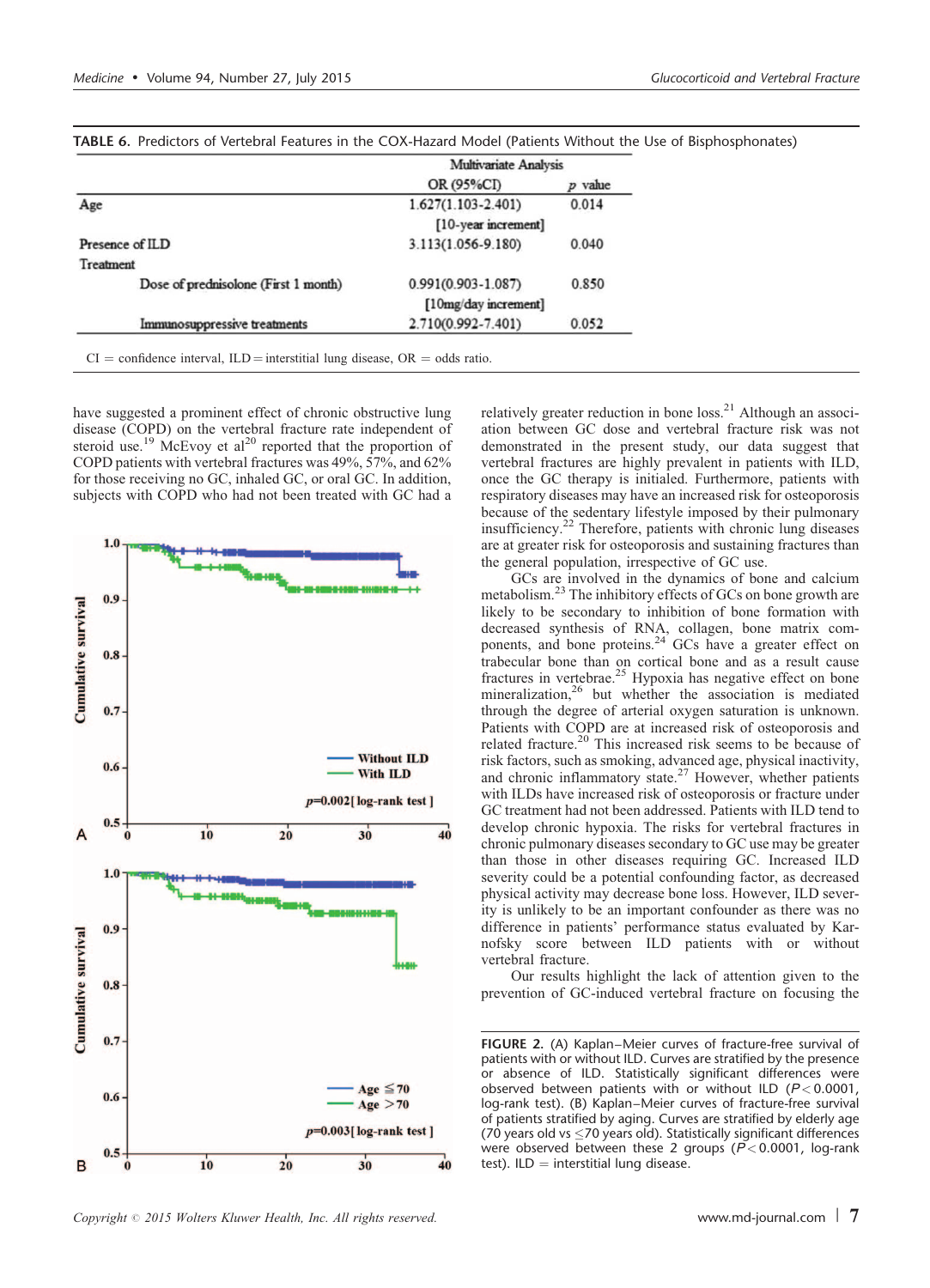<span id="page-7-0"></span>primary diseases. Despite the well-known association of GCs and bone fractures, few studies addressed according to the primary diseases. Recent studies have demonstrated that GC-induced bone fracture can be effectively prevented by the established treatment regimens.<sup>[28](#page-8-0)</sup> Interestingly, patients with other underlying autoimmune diseases were at lower risk for vertebral fracture compared to those with ILD indicating that vertebral fracture could be a frequent complication in patients with ILD.

Our study has several limitations. Although the correlation between BMD and GC-induced fracture risk has been demonstrated, $^2$  we have no data on BMD in the study subjects. Recently, it has been known that vertebral fracture associated with GC therapy often is asymptomatic.<sup>[29](#page-8-0)</sup> As the clinical observation of the condition initiated the diagnostic procedure for symptomatic vertebral fracture in the present study, the fracture incidences observed might be less than the degree of actual occurrence. The information concerning previous vertebral or fragility fractures was lacking in this study. The follow-up periods (mean 1.9 years) were relatively short in this study. Lifestyle risk factors, such as calcium/vitamin D supplements and the menopause status of individual patients, were not available in this study. The vitamin D levels have been proven to be related with vertebral fracture in various autoimmune diseases.[30](#page-8-0) However, these information were not available in this study. It is recommended that patients with idiopathic pulmonary fibrosis (IPF) should not be treated with corticosteroid monotherapy according to American Thoracic Society and the European Respiratory Society guidelines.<sup>[31](#page-8-0)</sup> However, some patients with IPF were treated with corticosteroid monotherapy. Also, the ethnic background of the patients in our study is predominantly Asian, which precludes the generalizability of the results to other ethnic populations. The number of subjected patients was relatively small and there was a deal of heterogeneity in the patient's demographic data according to the primary diseases.

In conclusion, we have shown that age and the presence of ILD are important and independent risk factors for vertebral fractures in patients newly treated with corticosteroids. Further studies should examine whether bisphosphonate or other treatment in ILD patients also produce consequent reduction in vertebral fractures noted in these patients. Given the high rate of vertebral fractures noted in ILD patients, regular screening for vertebral fractures and BMD should be considered.

#### REFERENCES

- 1. Morand EF. Corticosteroids in the treatment of rheumatologic diseases. Curr Opin Rheumatol. 2000;12:171–177.
- 2. Naganathan V, Jones G, Nash P, et al. Vertebral fracture risk with long-term corticosteroid therapy: prevalence and relation to age, bone density, and corticosteroid use. Arch Intern Med. 2000;160:2917–2922.
- 3. Woolf AD. An update on glucocorticoid-induced osteoporosis. Curr Opin Rheumatol. 2007;19:370–375.
- 4. Homik J, Cranney A, Shea B, et al. Bisphosphonates for steroid induced osteoporosis. Cochrane Database Syst Rev.  $((2))2000CD001347.$
- 5. Nishimura J, Ikuyama S. Glucocorticoid-induced osteoporosis: pathogenesis and management. J Bone Miner Metab. 2000;18:350–352.
- 6. Mazziotti G, Angeli A, Bilezikian JP, et al. Glucocorticoid-induced osteoporosis: an update. Trends Endocrinol Metab. 2006;17:144–149.
- 7. Boling EP. Secondary osteoporosis: underlying disease and the risk for glucocorticoid-induced osteoporosis. Clin Ther. 2004;26:1-14.
- 8. Book C, Karlsson M, Akesson K, et al. Disease activity and disability but probably not glucocorticoid treatment predicts loss in bone mineral density in women with early rheumatoid arthritis. Scand J Rheumatol. 2008;37:248–254.
- 9. Schett G, David JP. The multiple faces of autoimmune-mediated bone loss. Nat Rev Endocrinol. 2010;6:698–706.
- 10. Migita K, Sasaki Y, Ishizuka N, et al. Glucocorticoid therapy and the risk of infection in patients with newly diagnosed autoimmune disease. Medicine (Baltimore). 2013;92:285–293.
- 11. Travis WD, Costabel U, Hansell DM, et al. An official American Thoracic Society/European Respiratory Society statement: update of the international multidisciplinary classification of the idiopathic interstitial pneumonias. Am J Respir Crit Care Med. 2013;188:733– 748.
- 12. Vij R, Strek ME. Diagnosis and treatment of connective tissue disease-associated interstitial lung disease. Chest. 2013;143:814–824.
- 13. Genant HK, Wu CY, van Kuijk C, et al. Vertebral fracture assessment using a semiquantitative technique. J Bone Miner Res. 1993;8:1137–1148.
- 14. Buttgereit F, da Silva JA, Boers M, et al. Standardised nomenclature for glucocorticoid dosages and glucocorticoid treatment regimens: current questions and tentative answers in rheumatology. Ann Rheum Dis. 2002;61:61718–61722.
- 15. Manolagas SC, Weinstein RS. New developments in the pathogenesis and treatment of steroid-induced osteoporosis. J Bone Miner Res. 1999;14:1061–1066.
- 16. Tatsuno I, Sugiyama T, Suzuki S, et al. Age dependence of early symptomatic vertebral fracture with high-dose glucocorticoid treatment for collagen vascular diseases. J Clin Endocrinol Metab. 2009;94:1671–1677.
- 17. Walsh NC, Gravallese EM. Bone loss in inflammatory arthritis: mechanisms and treatment strategies. Curr Opin Rheumatol. 2004;16:419–427.
- 18. Van Staa TP, Leufkens HG, Abenhaim L, et al. Use of oral corticosteroids and risk of fractures. J Bone Miner Res. 2000;15:993–1000.
- 19. Leech JA, Dulberg C, Kellie S, et al. Relationship of lung function to severity of osteoporosis in women. Am Rev Respir Dis. 1990;141:68–71.
- 20. McEvoy CE, Ensrud KE, Bender E, et al. Association between corticosteroid use and vertebral fractures in older men with chronic obstructive pulmonary disease. Am J Respir Crit Care Med. 1998;157:704–709.
- 21. deVries F, Pouwels S, Lammers JW, et al. Use of inhaled and oral glucocorticoids, severity of inflammatory disease and risk of hip/ femur fracture: a population-based case-control study. J Intern Med. 2007;261:170–177.
- 22. Jørgensen NR, Schwarz P. Osteoporosis in chronic obstructive pulmonary disease patients. Curr Opin Pulm Med. 2008;14:122–127.
- 23. Canalis E, Mazziotti G, Giustina A, et al. Glucocorticoid-induced osteoporosis: pathophysiology and therapy. Osteoporos Int. 2007;18:1319–1328.
- 24. Manelli F, Giustina A. Glucocorticoid-induced osteoporosis. Trends Endocrinol Metab. 2000;11:79–85.
- 25. DalleCarbonare L, Arlot ME, Chavassieux PM, et al. Comparison of trabecular bone microarchitecture and remodeling in glucocorticoidinduced and postmenopausal osteoporosis. J Bone Miner Res. 2001;16:97–103.

8 | www.md-journal.com Copyright © 2015 Wolters Kluwer Health, Inc. All rights reserved.